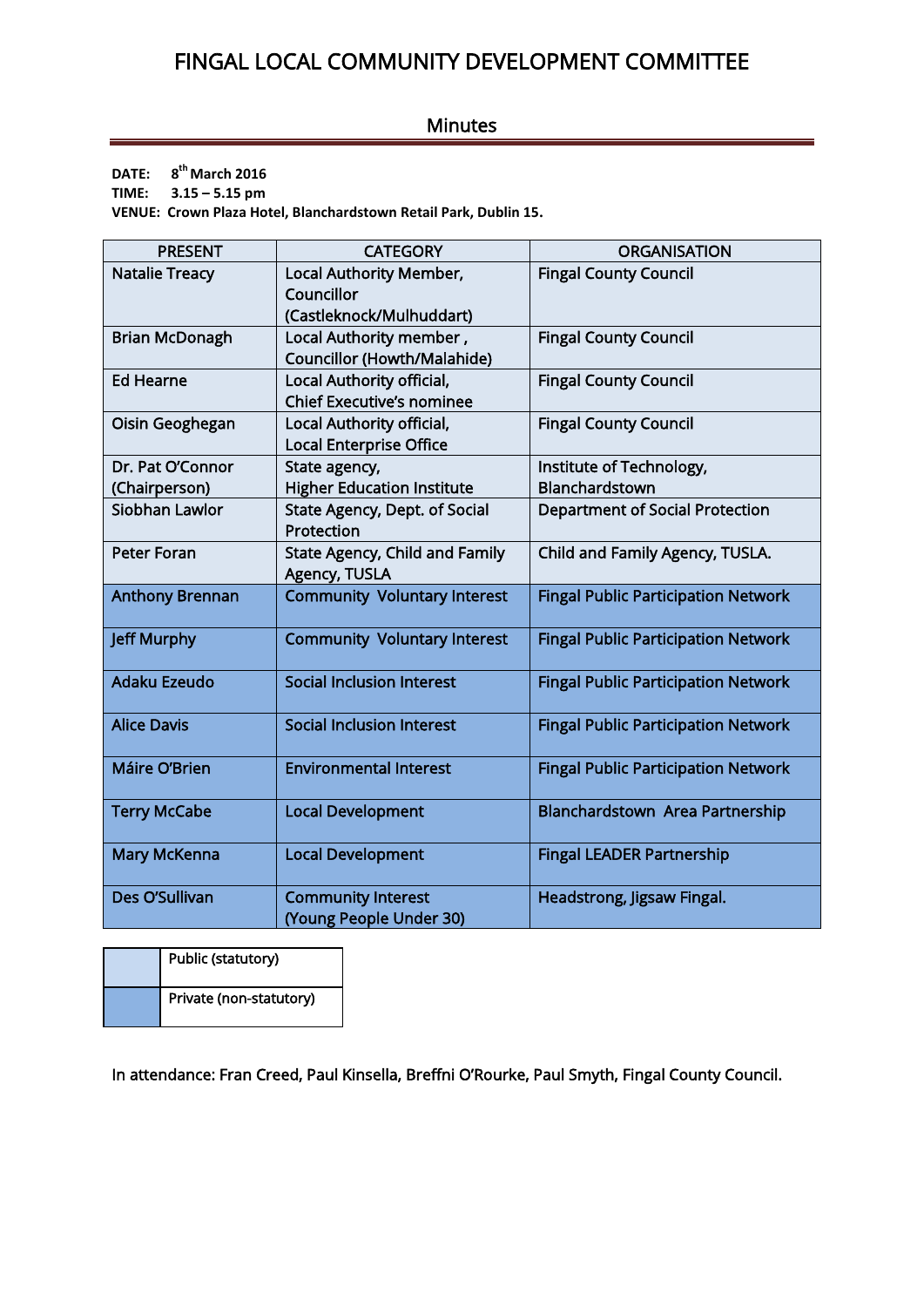|      | <b>ITEM</b>                                                                                         | <b>ACTION</b> |  |
|------|-----------------------------------------------------------------------------------------------------|---------------|--|
| 1.0  | Apologies: Cllr. Tony Murphy, Brid Walsh, Tony Lambert, Padraic McMahon                             |               |  |
|      | Absent - none                                                                                       |               |  |
| 2.00 | <b>Minutes and Matters Arising</b>                                                                  |               |  |
|      | Minutes were read and accepted: Proposed by<br>Siobhan Lawlor                                       |               |  |
|      | Seconded by<br>Des O'Sullivan                                                                       |               |  |
| 2.1  | <b>Matters arising</b>                                                                              |               |  |
|      | Fingal Community Network is now called Fingal Public Partnership Network (FPPN).                    |               |  |
| 2.2  | There was a discussion around a dedicated resource worker to support the FPPN                       |               |  |
|      | including its nominees to the LCDC. Anthony stressed the role of the workers importance             |               |  |
|      | to the successful operation of the FPPN, Jeff requested a time line for same.                       |               |  |
|      | Action: Ed undertook to discuss the matter with colleagues in the Council and ensure an             |               |  |
|      | update on the matter was circulated to LCDC FPNN members.                                           | EH            |  |
| 2.3  | A meeting between Terry McCabe, Mary McKenna and Eithne Mallin (FCC) took place in                  |               |  |
|      | Swords earlier today, regarding the roll out of 'Care and Repair' Services across Fingal.           |               |  |
|      | This was deemed by all parties involved to be a very productive and reassuring meeting.             |               |  |
|      | Siobhan gave her support from the Department of Social Protection.                                  | TMcC &        |  |
|      | Action: To follow up on progress and update the LCDC                                                | M McK         |  |
| 2.4  | Further to the Communications Audit, Ed reported it was anticipated a Communications                |               |  |
|      | Officer would be in place by April.                                                                 |               |  |
|      | 3.00   Fingal Local Economic & Community Plan                                                       |               |  |
|      | Three self-selecting groups were formed and preliminary discussions took place on                   |               |  |
|      | implementation (report attached).                                                                   |               |  |
| 4.00 | <b>LEADER</b>                                                                                       |               |  |
|      | Further to the meeting of the Dublin Rural LAG on the 27 <sup>th</sup> January 2016 it was proposed |               |  |
|      | and accepted to reduce the LAG from 27 to 16 members. Of the 9 members which will be                |               |  |
|      | drawn from the Fingal LCDC the Chief Officer recommended:                                           |               |  |
|      |                                                                                                     |               |  |
|      | Alice Davis, Des O'Sullivan, Cllr. Tony Murphy, Ed Hearne, Oisin Geoghegan, Pat O'Connor            |               |  |
|      | (Chair LCDC/LAG), Maire O'Brien, Mary McKenna, Padraic McMahon.                                     |               |  |
|      | Proposed by: Alice Davis                                                                            |               |  |
|      |                                                                                                     |               |  |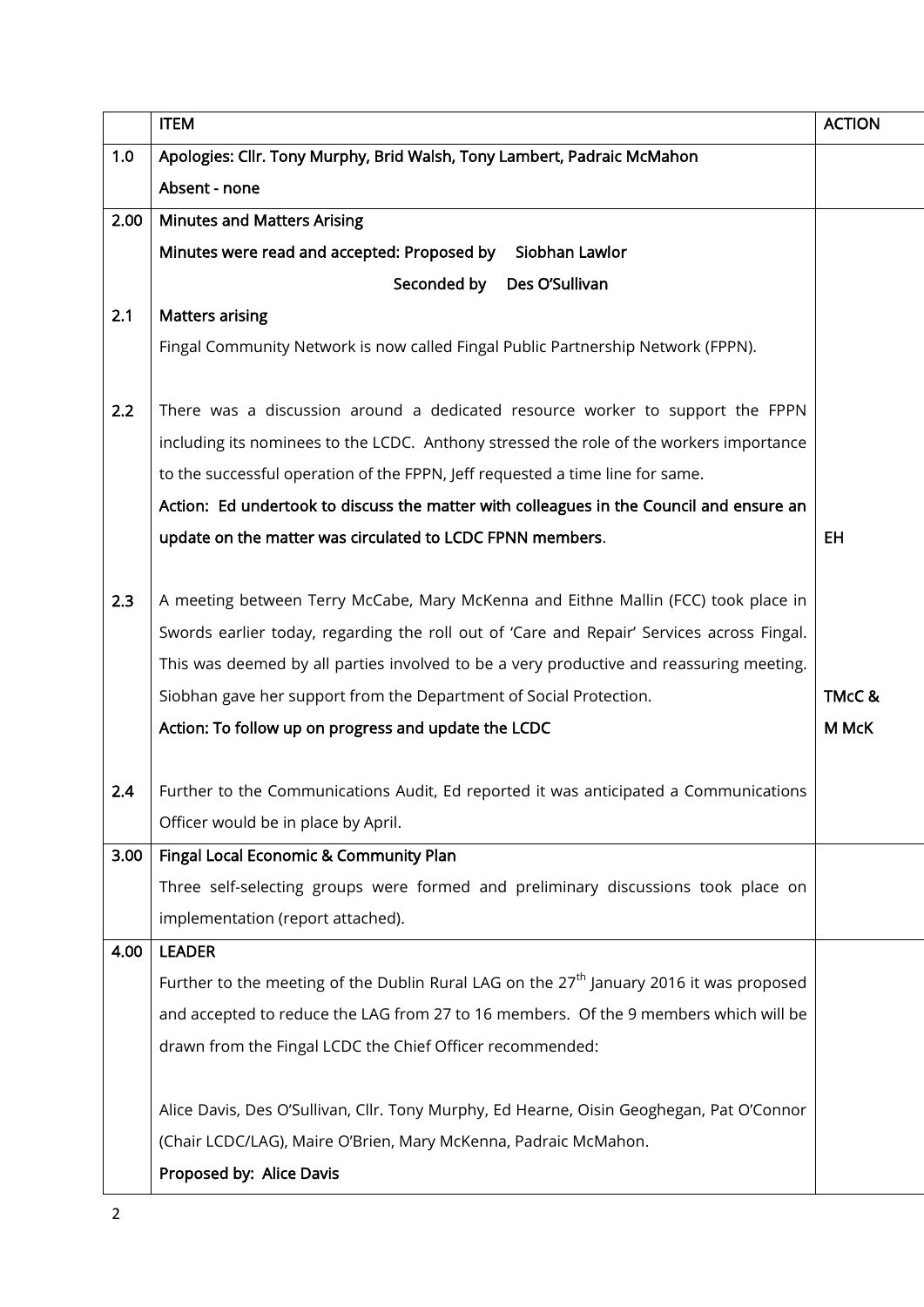|      | Seconded by: Ed Hearne                                                                             |                      |  |  |
|------|----------------------------------------------------------------------------------------------------|----------------------|--|--|
| 5.00 | <b>SICAP</b>                                                                                       |                      |  |  |
|      | Pat is stepping down from membership and Chairperson of the LCDC SICAP Oversight                   |                      |  |  |
|      | sub-committee. Máire is also stepping down from this committee. Adaku put forward her              |                      |  |  |
|      | name to join the SICAP subcommittee.                                                               |                      |  |  |
|      |                                                                                                    |                      |  |  |
|      | Chief Officer requested names and nominee/s for the role of Chair LCDC SICAP Sub                   |                      |  |  |
|      | Committee, none forthcoming. Brid Walsh agreed in the absence of a nominee/s her                   |                      |  |  |
|      | name be submitted:                                                                                 |                      |  |  |
|      |                                                                                                    |                      |  |  |
|      | Proposed by Siobhan Lawlor                                                                         |                      |  |  |
|      | Seconded by Mary McKenna                                                                           |                      |  |  |
| 6.00 | <b>Member Profile</b>                                                                              |                      |  |  |
|      | Máire representing the Environmental Pillar of the FPPN put forward what she perceived             |                      |  |  |
|      | as being the key challenges in the area, referencing the LECP objectives.<br>Siobhan,              |                      |  |  |
|      | volunteered to do next member profile.                                                             |                      |  |  |
|      |                                                                                                    | <b>Chief Officer</b> |  |  |
|      | Action: Department of Social Protection, Siobhan Lawlor on the next LCDC agenda                    | / SL                 |  |  |
| 7.00 | Any Other Business & Date of Next Meeting                                                          |                      |  |  |
|      |                                                                                                    |                      |  |  |
| 7.1  | A draft 2015 LCDC Annual Report will be circulated to members, W/B 21 <sup>st</sup> March, post    |                      |  |  |
|      | review and feedback the Chief Officer will recirculate for adoption by members by 31 <sup>st</sup> |                      |  |  |
|      | March.                                                                                             |                      |  |  |
| 7.2  | The IFA sent a letter to DECLG, forwarded to Chief Officers, requesting clarification of           |                      |  |  |
|      | Indemnity for IFA members on LCDCs. In the response it was confirmed LCDC members                  |                      |  |  |
|      | are indemnified in respect of all actions taken in the performance of their functions as           |                      |  |  |
|      | LCDC members.                                                                                      |                      |  |  |
|      |                                                                                                    |                      |  |  |
|      | Circular 6 of 2014 refers to the fact that the legislation underpinning LCDCs does not             |                      |  |  |
|      | provide for the LCDC to have the power to sue or be sued and states:                               |                      |  |  |
|      |                                                                                                    |                      |  |  |
|      | 'As a local authority committee, therefore, where a legal dispute arises in relation to            |                      |  |  |
|      | actions by an LCDC (e.g. a dispute over a contract award), local authorities will either take      |                      |  |  |
|      | an action or defend an action on behalf of the LCDC.'                                              |                      |  |  |